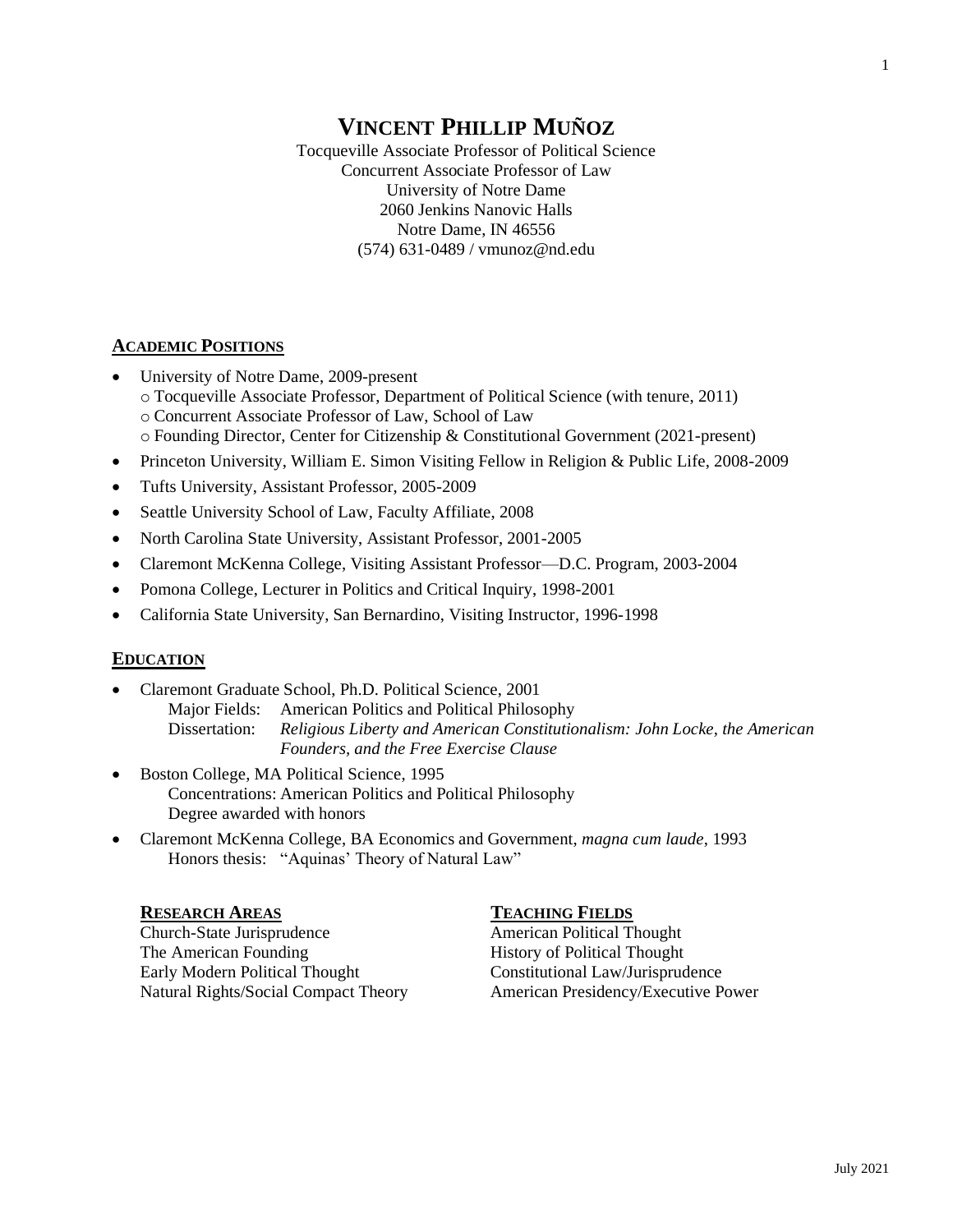## **ACADEMIC AWARDS, FELLOWSHIPS, AND GRANTS RECEIVED**

- [2020 Charles E. Test Lecturer –](https://jmp.princeton.edu/events/religious-liberty-and-american-founding-natural-rights-and-original-meaning-first-0) Princeton University
- National Endowment for the Humanities, 2019-20 (\$60,000)
- Institute for Humane Studies George Mason University, 2019 (\$15,000)
- Arizona State University, Visiting Faculty Fellowship, 2019 (\$5,500)
- Rev. Edmund P. Joyce, C.S.C. Award for Excellence in Undergraduate Teaching, University of Notre Dame, 2016
- Notre Dame Institute for Scholarship in the Liberal Arts:  $2016$  (\$2,000),  $2013$  (\$5,000),  $2010$  (\$2,500)
- Notre Dame Institute for Advanced Study, 2014 Sabbatical Grant (awarded but not accepted)
- Earhart Foundation, 2014 (\$35,000)
- James Madison Fellowship, Princeton University, 2008 (\$47,000)
- *Civitas* Fellowship, The Pew Charitable Trust, 2003-2004 (\$16,000)
- National Endowment for the Humanities, Summer Seminar Fellow, 2003 (\$3,600)
- Summer Faculty Research Grant North Carolina State University, 2002 (\$5,000)
- *Civitas* Fellow, The Center for Public Justice, 2001 (\$3,000)
- Claremont Graduate University Dissertation Grant, 2000-2001 (\$5,000)
- Humane Studies Fellowship, Institute for Humane Studies, 1999-2001 (\$6,000)
- Salvatori Fellowship for the Study of the American Founding, Intercollegiate Studies Institute, 2000 (\$10,000)
- Bradley Fellowship, 1997-1999 ( $$27,000 +$  tuition)
- Summer Research Fellow, Institute for Humane Studies, 1998 (\$3,000)
- Earhart Fellowship, 1995-1997 ( $$24,000 +$  tuition)
- John M. Olin Fellowship, 1996 (\$3,000)
- Bradley Fellowship, 1993-1995  $(\$10,000 + \text{tution})$

### **GOVERNMENT & FOUNDATION GRANTS TO SUPPORT DIRECTED ACADEMIC PROGRAMS**

- John Menard Foundation (\$1,200,000), 2020-23
- Napa Institute (\$1,500,000), 2019-26
- Department of Education, GAANN Grant, 2019-22 (\$597,000)
- Bradley Foundation, 2018-21 (\$100,000)
- Charles G. Koch Charitable Foundation, 2011-2019 (\$1,639,650)
- M&T Foundation, 2016-2018 (\$3,050,000)
- Jack Miller Foundation, 2011-2019 (\$114,000)
- Institute for Scholarship in the Liberal Arts, University of Notre Dame, 2013 (\$5,000)
- Provost's Grant for Constitution Day Programming, 2013-2015 (\$4,500)
- Miller Center for the Teaching of America's Founding Principles, 2007 (\$10,000)
- More than \$8,750,000 in gifts and pledges from private individuals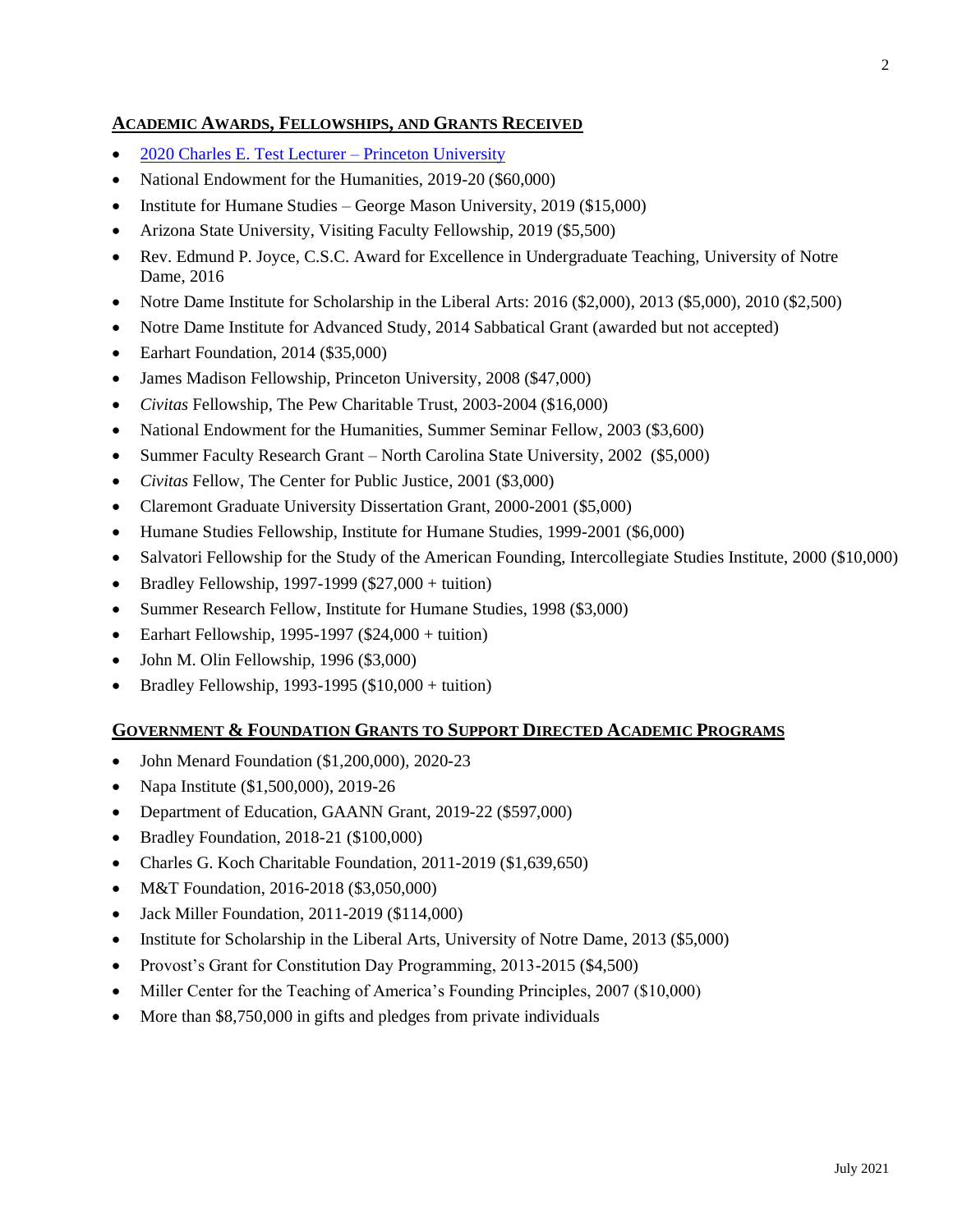### **SUPREME COURT CITATIONS**

- *Fulton v. City of Philadelphia*, 593 U.S. \_\_\_ (2021), slip op. at 30 n.34, 50-51, 51 n. 69, 71 n. 81, Justice Alito's concurring opinion citing "The Original Meaning of the Free Exercise Clause: The Evidence from the First Congress"
- *Espinoza v. Montana Department of Revenue*, 591 U.S. \_\_\_ (2020), slip op. at 15 n.3, Chief Justice Robert's majority opinion citing *God and the Founders*
- *Espinoza v. Montana Department of Revenue*, 591 U.S. \_\_\_ (2020), slip op. at 3, Justice Thomas's concurring opinion citing "The Original Meaning of the Establishment Clause and the Impossibility of Its Incorporation"
- *Town of Greece v. Galloway*, 572 U.S. 565, 606 (2014), Justice Thomas's concurring opinion citing "The Original Meaning of the Establishment Clause and the Impossibility of Its Incorporation"

### **GOVERNMENT TESTIMONY**

- Department of Justice, [Forum on Free Speech in Higher Education,](https://www.justice.gov/file/1096106/download) September 17, 2018
- Senate Judiciary Committee, Subcommittee on the Constitution, Civil Rights and Property Rights Hearing, ["Beyond the Pledge of Allegiance: Hostility to Religious Expression in the Public Square,](https://www.judiciary.senate.gov/imo/media/doc/munoz_testimony_06_08_04.pdf)" June 8, 2004n

### **WORK ACCEPTED FOR PUBLICATION**

- Book: *Religious Liberty & the American Founding: Natural Rights and the Original Meanings of the First Amendment Religion Clauses*. In production with the University of Chicago Press. Summer 2022
- Article: "James Madison's Politics of Religious Liberty." *American Political Thought*, Fall 2021

### **BOOKS**

- *[God and the Founders: Madison, Washington, and Jefferson](https://www.cambridge.org/gb/academic/subjects/politics-international-relations/american-government-politics-and-policy/god-and-founders-madison-washington-and-jefferson?format=PB)*, Cambridge University Press, 2009
	- o Recipient of the Hubert Morken Award from the American Political Science Association for the best book in religion and politics in 2009-2010
	- o Cited by Chief Justice John Roberts in *Espinoza v. Montana Department of Revenue*, 591 U.S. \_\_\_, slip op. at 15 n.3 (2020)
- *Religious Liberty and [The American Supreme Court: The Essential Cases &](https://rowman.com/ISBN/9781442208285/Religious-Liberty-and-the-American-Supreme-Court-The-Essential-Cases-and-Documents-Updated-Edition) Documents* Edited First Amendment church-state casebook designed for classroom and reference use. Rowman & Littlefield, 2013. Revised edition, 2015
- *[American Constitutional Law, Vol. I: The Structure of Government](https://www.routledge.com/American-Constitutional-Law-Volume-I-The-Structure-of-Government/Rossum-Tarr-Munoz/p/book/9780367233334#:~:text=American%20Constitutional%20Law%2011e%2C%20Volume,President%2C%20lower%20federal%20courts%2C%20and) [American Constitutional Law, Vol. II: The Bill of Rights and Subsequent Amendments](https://www.routledge.com/American-Constitutional-Law-Volume-II-The-Bill-of-Rights-and-Subsequent/Rossum-Tarr-Munoz/p/book/9780367234003)* Co-edited (with Rossum & Tarr) two-volume constitutional law case book designed for undergraduate classroom use. Rutledge, 2020, 11<sup>th</sup> edition

### **REFEREED JOURNAL ARTICLES, LAW REVIEW ARTICLES & REFEREED BOOK CHAPTERS**

- "Two Concepts of Religious Liberty: The Natural Rights and Moral Autonomy Approaches to the [Free Exercise of Religion,](https://papers.ssrn.com/sol3/papers.cfm?abstract_id=2796598)" *American Political Science Review* 110, no. 2 (2016), pp. 369-81
	- o Subject of a [nine-scholar forum](https://lawandreligionforum.org/category/online-symposia/two-concepts-of-religious-liberty/) hosted by St John's Law School Center for Law & Religion
	- o Republished in *[The Cambridge Companion to the First Amendment and Religious Liberty](https://www.cambridge.org/core/books/cambridge-companion-to-the-first-amendment-and-religious-liberty/97C7C75C7EAFD68FE345306037AC445C)*, eds. Michael D. Breidenbach and Owen Anderson (New York: Cambridge University Press, 2019): 276-306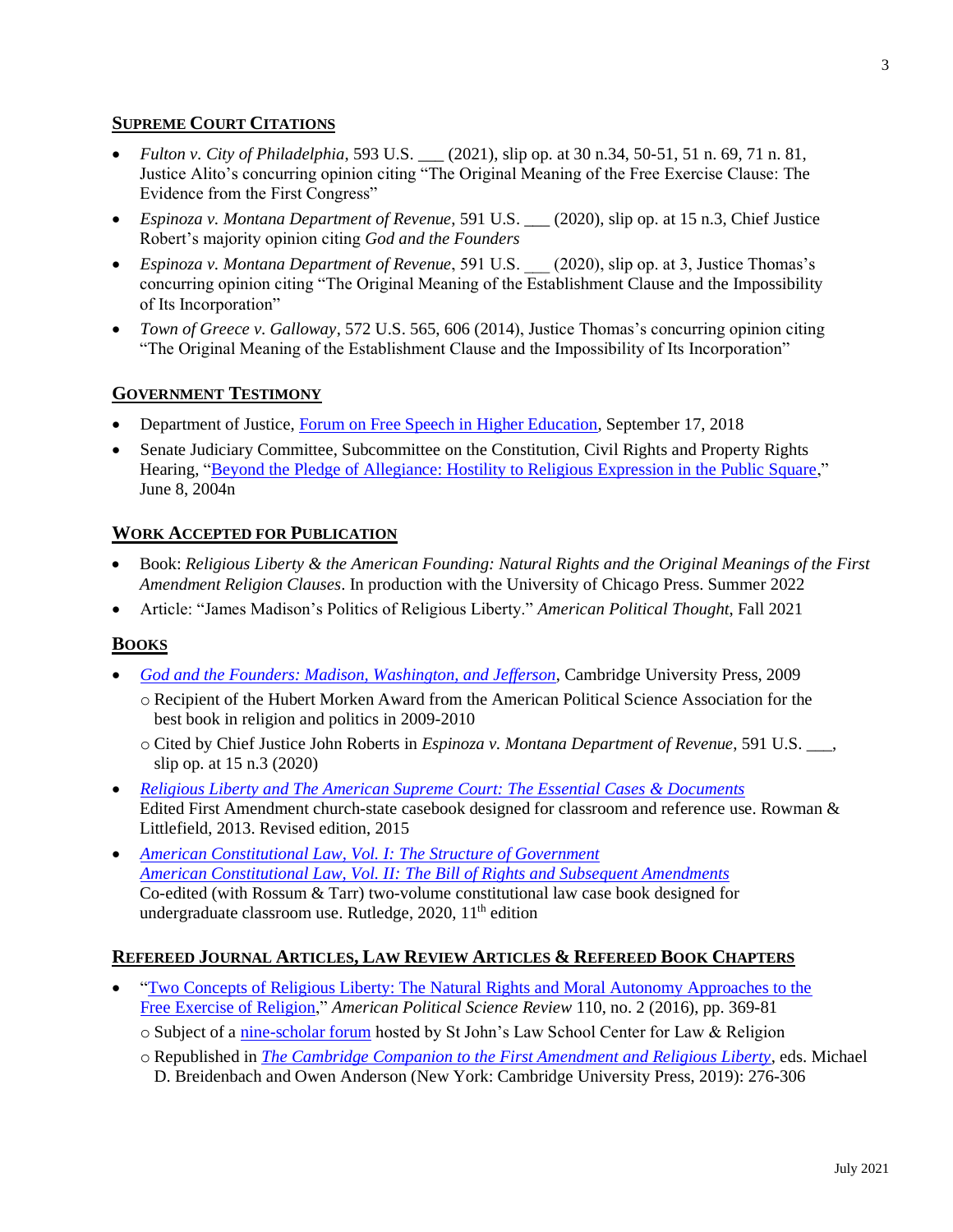- ["If Religious Liberty Does Not Mean Exemptions, What Might It Mean? The Founders'](https://papers.ssrn.com/sol3/papers.cfm?abstract_id=2799747)  [Constitutionalism of the Inalienable Rights of Religious Liberty"](https://papers.ssrn.com/sol3/papers.cfm?abstract_id=2799747) *Notre Dame Law Review* 91, no. 4 (2016), pp. 1387-1417
- "How the Founders Agreed about Religious Freedom but Disagreed about the Separation of Church [and State,](https://onlinelibrary.wiley.com/doi/abs/10.1002/9781118528631.ch8)" with Kevin Vance, in *The Wiley Blackwell Companion to Religion and Politics in the U.S.*, ed. Barbara McGraw (Oxford, UK: John Wiley & Sons, 2016), pp. 85-97
	- o Republished in *[Civil Religion in Modern Political Philosophy:](https://www.amazon.com/Civil-Religion-Modern-Political-Philosophy/dp/0271086157) Machiavelli to Tocqueville*, eds. Frankel, Doneson, and Yaffe (University Park, PA: Penn State University Press, 2020)
- ["Church & State in the Founding-era States"](https://papers.ssrn.com/sol3/papers.cfm?abstract_id=2556951) *American Political Thought* 4 (2015), pp. 1-38
- "The Founding Fathers' Competing Visions for the Proper Separation of Church and State," in *[Religious Freedom in America: Constitutional Roots and Contemporary Challenges](https://www.oupress.com/books/14224204/religious-freedom-in-america)*, ed. Allen D. Hertzke (University of Oklahoma Press, 2015), pp. 53-68 (adapted from previously published material)
- "Introduction," in *Religious Liberty and The American Supreme Court: The Essential Cases & Documents*, ed. Vincent Phillip Muñoz (Lanham, MD: Rowman & Littlefield, 2013), pp. 1-12
- "The Founding Fathers' Disagreements about Church and State," in *[Resistance to Tyrants, Obedience](https://www.amazon.com/Resistance-Tyrants-Obedience-God-Republicanism/dp/0739182196)  [to God](https://www.amazon.com/Resistance-Tyrants-Obedience-God-Republicanism/dp/0739182196)*, eds. Gish and Klinghard (Lanham, MD: Lexington Books, 2013), pp. 169-82 (adapted from previously published material)
- ["The Original Meaning of the Free Exercise Clause: The Evidence from the First Congress"](https://papers.ssrn.com/sol3/papers.cfm?abstract_id=1150780) *Harvard Journal of Law and Public Policy* 31, no. 3 (2008), pp. 1083-1120 o Multiple citations by Justice Samuel in *Fulton v. City of Philadelphia*, 593 U.S. \_\_\_ (2021)
- ["The Original Meaning of the Establishment Clause and the Impossibility of its Incorporation"](https://papers.ssrn.com/sol3/papers.cfm?abstract_id=963447)
- *University of Pennsylvania Journal of Constitutional Law* 8, no. 4 (2006), pp. 585-639
	- o Cited by Justice Clarence Thomas in *Espinoza v. Montana Department of Revenue*, 591 U.S. \_\_\_, slip op. at 3 (2020)
	- o Cited by Justice Clarence Thomas in *Town of Greece v. Galloway*, *Town of Greece v. Galloway*, 572 U.S. 565, 606 (2014)
- ["Thou Shall Not Post the Ten Commandments?](https://papers.ssrn.com/sol3/papers.cfm?abstract_id=963470) *McCreary, Van Orden*, and the Future of Religious [Display Jurisprudence,](https://papers.ssrn.com/sol3/papers.cfm?abstract_id=963470)" *Texas Review of Law and Politics* 10, no. 2 (2006), pp. 357-400
- ["James Madison's Principle of Religious Liberty"](https://papers.ssrn.com/sol3/papers.cfm?abstract_id=512922) *American Political Science Review* 97, no. 1 (2003), pp. 17-32
- ["George Washington and Religious Liberty"](https://papers.ssrn.com/sol3/papers.cfm?abstract_id=1093352) *The Review of Politics* 65, no. 1 (2003), pp. 11-33

# **NON-REFEREED BOOK CHAPTERS**

- "Conscience, Conformity, and Religious Diversity in the American Founding," in *[Diversity,](https://www.amazon.com/Diversity-Conformity-Conscience-Contemporary-America/dp/1498588832)  [Conformity, and Conscience in Contemporary America](https://www.amazon.com/Diversity-Conformity-Conscience-Contemporary-America/dp/1498588832)*, ed. Bradley Watson (Lexington Books, 2019)
- "Thomas Jefferson's Philosophy of Religious Freedom: The Political Philosophy of the Virginia Statute for Religious Freedom," in *[The Crisis of Religious Liberty:](https://rowman.com/ISBN/9781442242531/The-Crisis-of-Religious-Liberty-Reflections-from-Law-History-and-Catholic-Social-Thought) Reflections from Law, History, [and Catholic Social Thought](https://rowman.com/ISBN/9781442242531/The-Crisis-of-Religious-Liberty-Reflections-from-Law-History-and-Catholic-Social-Thought)*, ed. Stephen Krason (Lanham, MD: Rowman & Littlefield, 2015), pp. 49-66 (revised version of my Jefferson chapter in *God and the Founders*)
- "The Place of Religion Among the American Founders," in *[A Second Look at First Things](https://www.amazon.com/Second-Look-First-Things-Conservative/dp/1587317591)*, eds. Beckwith, George, and McWilliams (South Bend, IN: St. Augustine Press, 2013), pp. 190-205 (adapted from previously published material)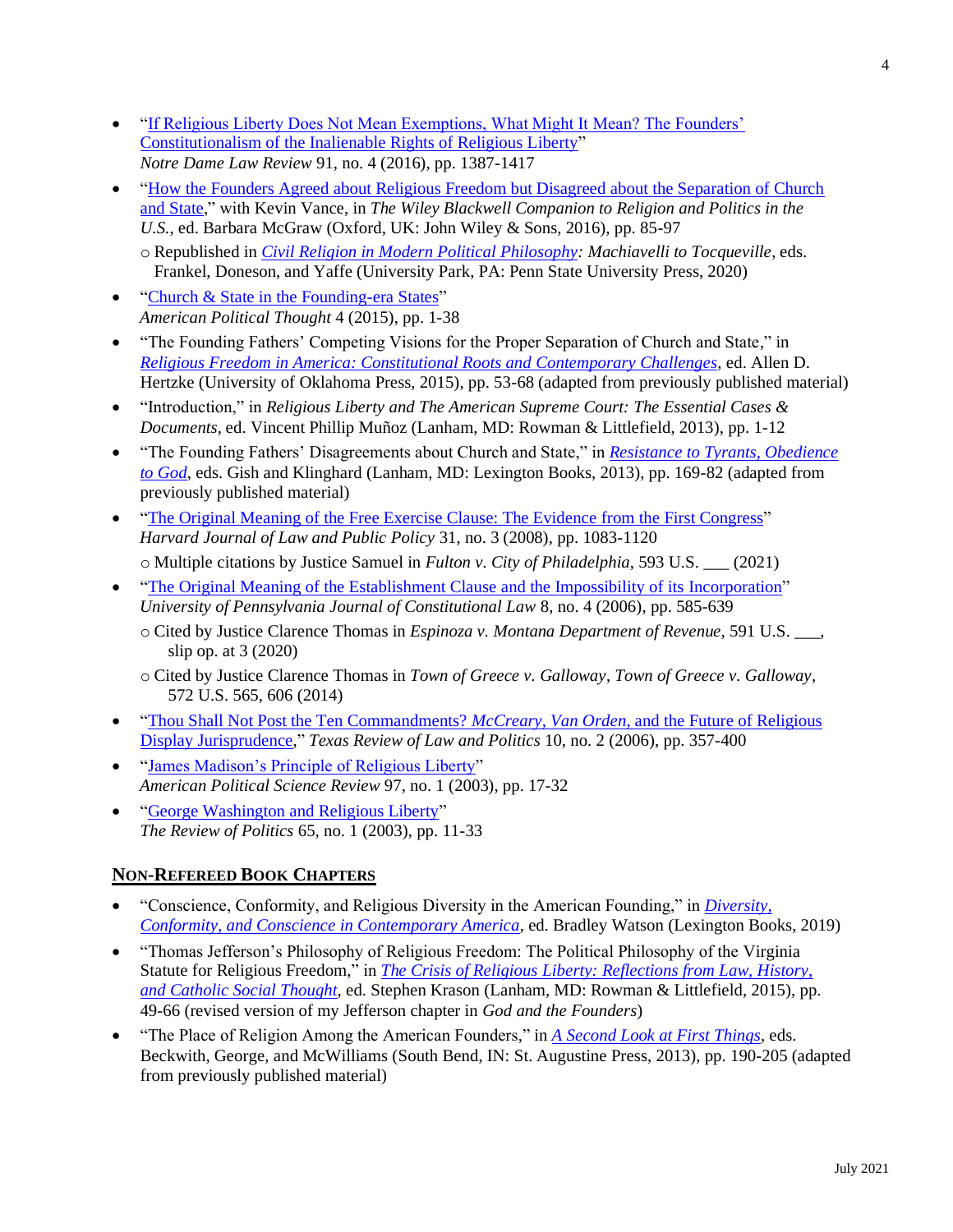- "Religion in the Life, Political Thought, and Presidency of James Madison," in *[Religion and the](https://www.amazon.com/Religion-American-Presidency-Evolving/dp/0230120792)  [Presidency](https://www.amazon.com/Religion-American-Presidency-Evolving/dp/0230120792)*, ed. Mark Rozell (New York: Palgrave McMillan, 2007), pp. 51-72
- "Current Separation of Church and State Doctrine: Suppressing Public Displays of Faith," in *[You](https://www.amazon.ca/Decide-Current-Debates-American-Politics/dp/0321411080)  [Decide! 2006: Current Debates in American Politics](https://www.amazon.ca/Decide-Current-Debates-American-Politics/dp/0321411080)*, ed. John T. Rourke. (New York: Pearson/Longman, 2005), pp. 53-54
- "Religion and the Common Good: George Washington on Church and State," in *[The Founders on](https://www.amazon.com/Founders-God-Government-Daniel-Dreisbach/dp/0742522792)  [God and Government](https://www.amazon.com/Founders-God-Government-Daniel-Dreisbach/dp/0742522792)*, eds. Dreisbach, Hall, and Morrison (Lanham, MD: Rowman & Littlefield, 2004) pp. 1-22 (revised version of "George Washington and Religious Liberty," originally published in *The Review of Politics*)

# **REVIEWS & ESSAYS**

- ["Natural Rights and Religious Liberty: The Founders' Perspective"](https://www.realclearpublicaffairs.com/articles/2021/04/21/natural_rights_and_religious_liberty_the_founders_perspective_773649.html) *Real Clear Politics*, April 21, 2021
- ["More is Needed"](https://www.firstthings.com/article/2020/12/more-is-needed) Review of *Divided We Fall* by David French, *First Things*, December 2020
- ["The Founders' Religious Liberty, Beyond Rakove"](https://lawliberty.org/book-review/natural-rights-and-religious-conscience/) Review of *Beyond Belief, Beyond Conscience* by Jack Rakove, *Law & Liberty*, October 26. 2020
- ["No 'Wall of Separation,](https://www.firstthings.com/web-exclusives/2020/07/no-wall-of-separation)'" *First Things Online*, July 9, 2020
- "*Espinoza*[: Roberts v. Thomas on the Future of Religious Liberty Jurisprudence"](https://www.gwlr.org/espinoza-roberts-v-thomas-on-the-future-of-religious-liberty-jurisprudence/) *George Washington Law Review On the Docket*, July 3, 2020
- ["A Learned but Dismissive Take on Conservative Constitutionalism"](https://lawliberty.org/a-learned-but-dismissive-take-on-conservative-constitutionalism/) *Law & Liberty*, January 1, 2020 Review of *Conservatives and the Constitution* by Ken Kersch
- ["Religious Liberty and Religious Exemptions: A Response to Yoo and Phillips"](https://www.nationalreview.com/2018/12/religious-exemptions-permissible-but-not-mandated-by-first-amendment/) *National Review Online*, December 26, 2018
- ["How the Founders Protected the Natural Right of Religious Liberty"](https://www.nationalreview.com/2018/12/founders-protected-religious-freedom-first-amendment-natural-rights/) *National Review Online*, December 7, 2018
- ["Securing Free Speech and Free Inquiry on Campus,](https://www.thepublicdiscourse.com/2018/09/39683/)" *Public Discourse*, September 17, 2018
- ["The Ingredient for an LGBT Triumph?"](https://berkleycenter.georgetown.edu/responses/the-ingredient-for-a-lgbt-triumph) *Berkley Forum*, June 27, 2018
- ["Defending American Classical Liberalism,](https://www.nationalreview.com/2018/06/american-classical-liberalism-response-to-radical-catholics/)" *National Review Online*, June 11, 2018
- ["A Bad Aftertaste in the](https://amgreatness.com/2018/06/09/a-bad-aftertaste-in-the-masterpiece-cakeshop-decision/) *Masterpiece Cakeshop* Decision," *AmericanGreatness.com*, June 9, 2018
- ["Natural Rights, God, and Marriage in the American Founding,](https://www.thepublicdiscourse.com/2018/05/20603/)" *Public Discourse*, May 23, 2018
- ["Free Exercise Exemptionism and the Evaporation of the Inalienable Character of Religious Lib](https://www.cambridge.org/core/journals/journal-of-law-and-religion/article/abs/free-exercise-exemptionism-and-the-evaporation-of-the-inalienable-character-of-religious-liberty-the-distinctiveness-of-religion-in-american-law-rethinking-religion-clause-jurisprudence-by-kathleen-a-brady-cambridge-cambridge-university-press-2015-pp-354-3999-paper-isbn-9781107016507/8B4412DE4893898F6AD2884191278758)erty," *Journal of Law and Religion* 32 (2017): 512-14
- ["How is Equality Baked into Our Constitution?"](https://amgreatness.com/2017/12/05/how-is-equality-baked-into-our-constitution/) *AmericanGreatness.com*, December 5, 2017
- ["Why I Invited Charles Murray to Speak at Notre Dame,](https://www.realclearpolitics.com/articles/2017/03/22/why_i_invited_charles_murray_to_speak_at_notre_dame_133401.html)" *Real Clear Politics*, March 22, 2017
- ["The Founders in Full,](https://claremontreviewofbooks.com/the-founders-in-full/)" *Claremont Review of Books,* XVII, no. 4, Fall 2017 Review of *The Political Theory of the American Founding* by Thomas G. West
- ["The Founders and the Natural Right of Religious Free Exercise: A Response,](https://lawandreligionforum.org/2017/01/24/munoz-the-founders-and-the-natural-right-of-religious-free-exercise-a-response/)" *Law and Religion Forum* lawandreligionforum.org (St. John's University Law School Center for Law & Religion), January 24, 2017
- Review of *Rediscovering America: Liberty, Democracy, and the Crisis of America* by John Agresto, *Review of Politics* 79 (2017)
- "Justice Scalia was Right about Religious Free Exercise," *Law and Religion Forum* (St. John's University Law School Center for Law & Religion), September 6, 2016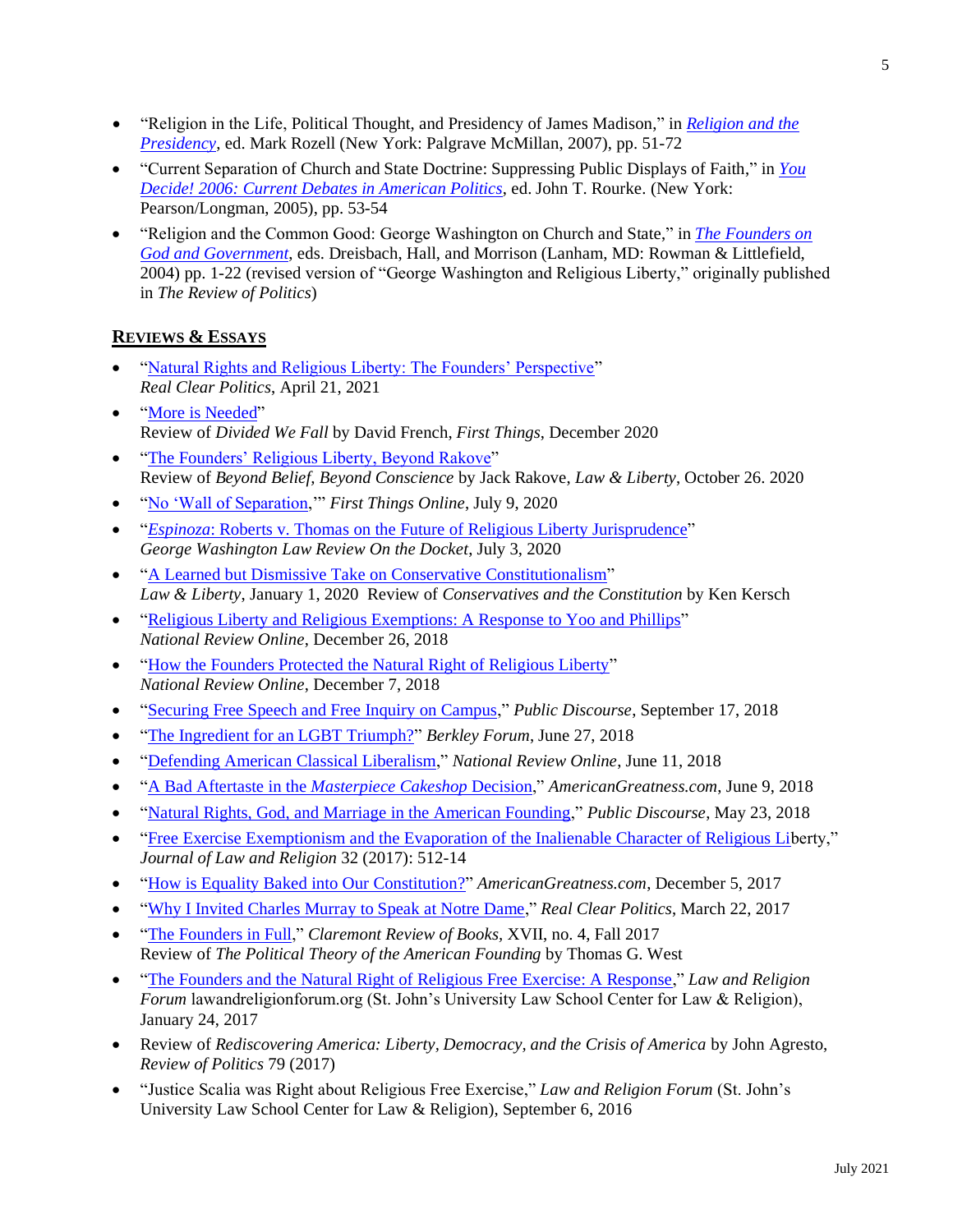- "A More Accommodating Accommodation? Justice Kennedy's Invitation to Compromise" *Commonweal.com,* July 16, 2014
- "Justice Sotomayor Misses the Mark: Religious Non-Profits Should Prevail" *Public Discourse,* July 8, 2014
- "The Soul of Liberty," *Claremont Review of Books* XIV, no. 2, Spring 2014 Review of *Conscience and Its Enemies* by Robert P. George
- "Sustaining American Liberalism in Principle and Practice" *Public Discourse,* March 5, 2013
- "Why Social Conservatives Should Be Patriotic Americans: A Critique of Patrick Deneen" *Public Discourse,* November 28, 2012
- "The Religious Liberty Case Against Religious Liberty Litigation: Reasonable, Not Sectarian Arguments" *Public Discourse*, October 12, 2012
- "The Religious Liberty Case Against Religious Liberty Litigation: Non-Universal Exemptions and Judicial Overreach," *Public Discourse*, October 11, 2012
- "Catholic Bishops Take on Obama," *The Weekly Standard Online*, April 23, 2012
- "The Virtues of Conflict Over War Powers," with Benjamin Kleinerman, *The Weekly Standard Online*, June 16, 2011
- "Block that Metaphor," *Claremont Review of Books* X, no. 4, Fall 2010 Review of *Church, State, and Original Intent* by Donald L. Drakeman
- "Saving the Pledge," *First Things*, no. 149, pp. 8-10, January 2005
- "One Nation, Under God?" *Claremont Review of Books* V, no. 3, Summer 2005 Review of *To the Flag: The Unlikely History of the Pledge of Allegiance*, by Richard Ellis
- Review of *On Two Wings: Humble Faith and Common Sense at the American Founding* by Michael Novak and *The Founding Fathers and the Place of Religion in America* by Frank Lambert *Interpretation: A Journal of Political Philosophy* v. 31, no. 1, pp. 105-109, Winter 2004-05
- "Debating Free Exercise: Response to Critics," *First Things*, no. 142, April 2004
- "Establishing Free Exercise," *First Things*, no. 138, pp. 14-19, December 2003
- "Religious Liberty and The American Founding" *The Intercollegiate Review* 38, no. 2 (2003), pp. 33-43
- "A Postmodernist's Prayer," *Claremont Review of Books*, Spring 2003 Review of *Getting Over Equality: A Critical Diagnosis of Religious Freedom in America* by Steven D. Smith
- Review of *Farewell to Christendom: The Future of Church and State in America* by Thomas J. Curry. *Perspectives on Political Science*, Winter 2003
- "George Washington," in *Encyclopedia of American Religion and Politics*, eds. Paul A. Djupe and Laura R. Olson. Facts on File, 2003
- "A Wall of Separation?" *Claremont Review of Books*, Spring 2001 Review of *Religion and Political Culture in Jefferson's Virginia*, ed. G.W. Sheldon and D.L. Dreisbach, and *Religion and the New Republic*, ed. James H. Hutson
- Review of *The American Myth of Religious Freedom* by Kenneth R. Craycraft. *Perspectives on Political Science*, Winter 2001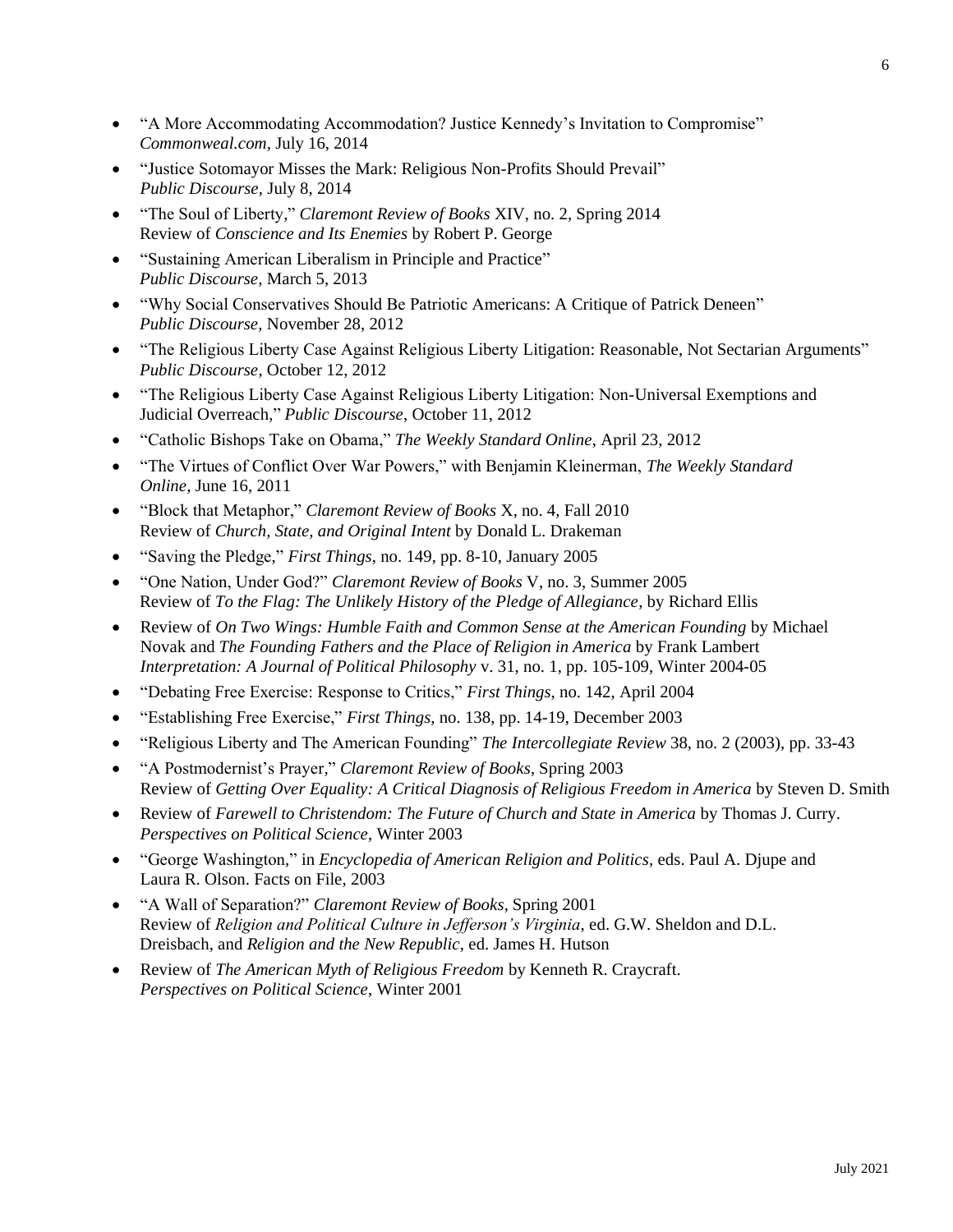#### **INVITED LECTURES**

#### **2019-2021**

University of Wisconsin Dartmouth University Monmouth College Utah Valley University Lee University Princeton University UC Berkeley Law School University of Virginia Hillsdale College Arizona State University Baylor University (twice) Pomona College (twice)

#### **2003-2018**

Akron University School of Law American Enterprise Institute America's Future Foundation American University of Iraq (Sulaimani, Iraq) Arizona State University Belarusian State University Boise State University Boston Collage Cal Poly San Luis Obispo (twice) Carroll College Carthage College Chapman University Law School Claremont McKenna College College of the Holy Cross Cornell University Law School Emory University Ethics & Public Policy Center (twice) Faulkner University Franciscan University of Steubenville Furman University Georgia State University Law School George Fox University Georgetown University Georgetown University Law School Grand Valley State University Grove City College Harvard Law School Harvard College Hillsdale College Holy Cross College

Hope College Huntington University Indiana University, School of Law Jagiellonian University Kenyon College Loyola University Chicago Law School Mercer University Middlebury College Newman University NYU Thomistic Institute Oxford University Princeton Theological Seminary Princeton University Regent University Rutgers University, Camden Law School Seattle Pacific University Saint Vincent College Skidmore College Thomas Aquinas College University of Cincinnati University of Chicago Law School University of Dallas University of Kansas University of Maryland University of Missouri University of Montana University of Nebraska Law School University of Nebraska, Omaha University of Notre Dame Law School (twice) University of Oklahoma (twice) University of Richmond Law School University of San Diego University of South Carolina University of Virginia (twice) University of Virginia Law School University Bookman/Morningside Institute United States Department of Justice United States Embassy: Minsk, Belarus Utah Valley University Vanderbilt University, School of Law Wake Forest University Washburn University, School of Law Western State University College of Law Yale Law School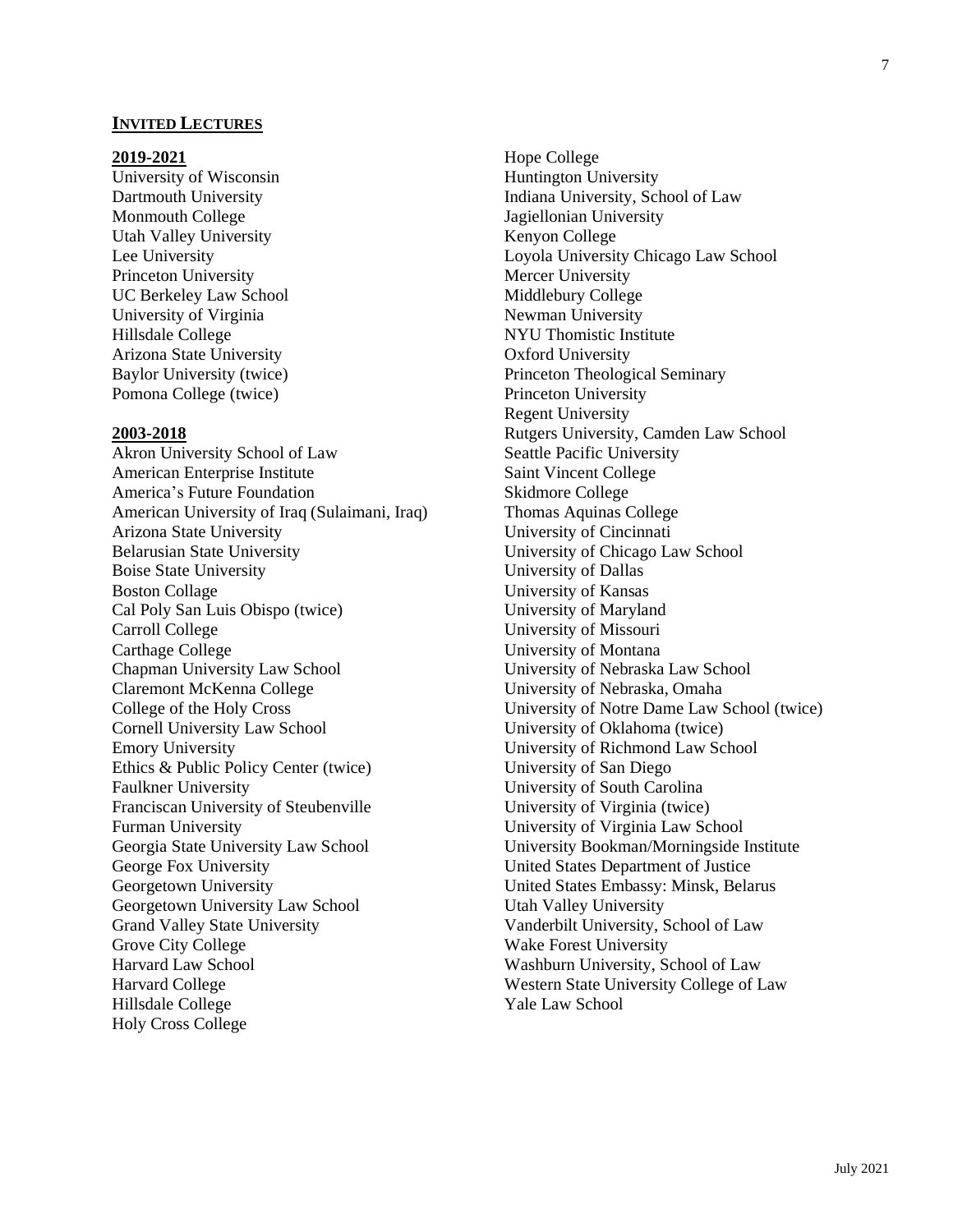## **CONFERENCE PAPERS (SINCE 2008-09)**

- "Defending American Classical Liberalism" *First Things* Colloquium on Religious Faith and Liberalism, New York, June 18, 2018
- "Marriage and the Family in Tom West's *The Political Theory of the American Founding*" Hillsdale College," Hillsdale, MI, November 4, 2017
- "Social Compact Theory, Freedom of Worship, and Religious Liberty as an Inalienable Right" Jack Miller Center, Philadelphia, PA, August 9-12, 2017
- "Two Concepts of Religious Liberty," conference on "Religion in the Public Space of the Legal State of the 19th Through 20th Centuries," Jagiellonian University, Krakow Poland, April 27-29, 2016
- "The Theological Foundations of the Right to Privacy" Kenyon College conference on "The Expectation of Privacy," Kenyon, OH, April 6-8, 2016
- "Two Concepts of Religious Liberty: The Natural Rights and Moral Autonomy Approaches to the Free Exercise of Religion," Montpelier/Smith Center for the Constitution. Orange, VA, July 2015
- "Religious Diversity, Conformity, and Conscience in the American Founding," St. Vincent College conference on "Diversity, Conformity, and Conscience in Contemporary America," April 2015
- "Two Concepts of Religious Liberty" Jack Miller Center for Teaching America's Founding Principles and History, Philadelphia, PA, August 2013
- "Why Social Conservatives Should be Patriotic Americans" 2012 Center for Ethics and Culture Fall Conference, University of Notre Dame, Notre Dame, IN
- "Church and State in the States: The Founding-Era State Constitutions" 2009 American Political Science Association Meeting, Toronto, Canada
- "Religious Liberty and the American Founding: The State Constitutions" Georgetown University conference on "American Political Thought: Ideas and Institutions," Washington, DC, January 2009
- "Jefferson's Secular Politics of Church-State Separation" 2008 American Political Science Association Meeting, Boston, MA
- "The Original Meaning of the Free Exercise Clause" 2008 American Political Science Association Meeting, Boston, MA (nominated for the Paul J. Weber Award for best paper on religion and politics at the APSA meeting)
- "The Enlightenment and the American Founding" 2008 Southern Political Science Association Meeting, New Orleans, LA (nominated for the Pi Sigma Alpha Best Paper Award)

# **SELECTIVE CONFERENCE/COLLOQUIUM PARTICIPATION (SINCE 2008-09)**

- Panelist, "SCOTUS After the Barrett Nomination," Federalist Society, Florida Chapters Conference, Orlando, January 30, 2021
- Panelist, "Pandemic Consequences: Opportunities in Higher Education," Bradley Foundation, Lake Geneva, WI, October 9, 2020
- Panelist, "Challenges or Irreconcilable Differences? Nationalism, Markets, Morality, and Culture," Bradley Foundation, Naples, FL, January 25, 2020
- Panelist, "Catholicism and the Contemporary World," American Political Science Association Annual Conference, Washington, DC, August 30, 2019
- Panelist, "The Declaration and the Constitution," Bradley Foundation Graduate and Post-Graduate Conference on "We the People: Fidelity to the Constitution," Chicago, IL, April 13, 2019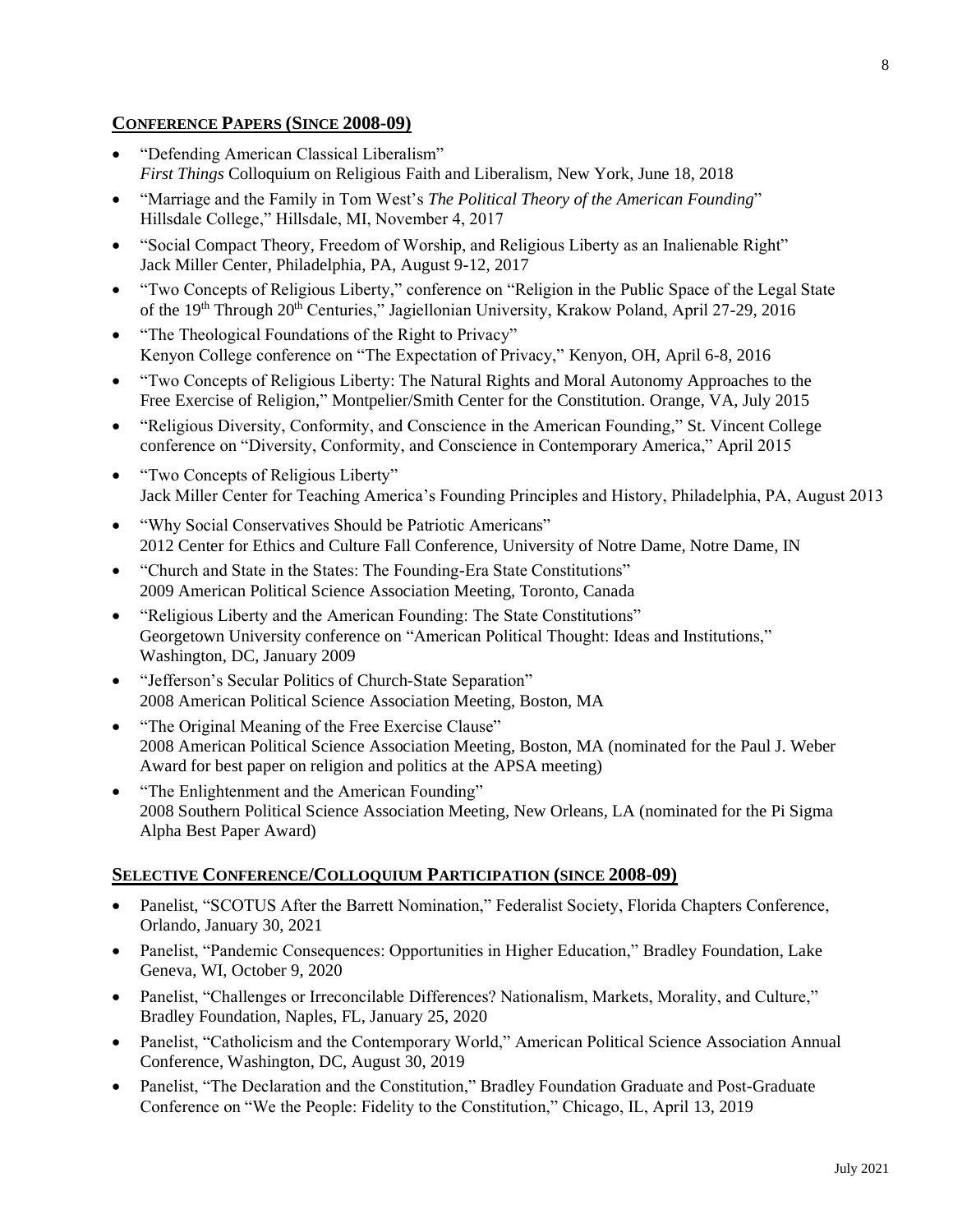- Commentator, "*Masterpiece Cakeshop* and the Future of Religion Liberty," by Mark L. Movessian. Conference on "The Future of Religious Liberty," George Mason University, March 22, 2019
- Panelist, "Does Politics Need God," Thomistic Institute, New York University, March 9, 2019
- Panelist, "Issues in Religious Liberty," Federalist Society Midwest Regional Conference, University of Chicago, February 23, 2019
- Commentator, "'A Free and Sovereign State': The Emergence of the Concept of Sovereignty in Iceland," by Ragnhildur Helgadottir. Conference of "History and Theory in Development of Public Law," University of Notre Dame in London, February 14-15, 2019
- Panelist, "Catholicism and the American Project, Notre Dame Center for Ethics and Culture Fall Conference, November 3, 2018
- Panelist, "Can God Save the University? The Religious Roots of an Academic Crisis," conference on "The Catholic Intellectual and the Challenge of the Contemporary University," NYU Thomistic Institute, April 21, 2018
- Panel Organizer and Moderator, "Author Meets Critics: Tom West's *The Political Theory of the American Founding*," 2018 MPSA Annual Meeting, Chicago, IL, April 7, 2018
- Panel Commentator, "Federalists and Anti-Federalists," 2017 MPSA Annual Meeting, Chicago, IL, April 6, 2017
- Panelist, "Is the Religious Freedom Restoration Act the Future of Religious Liberty?" Federalist Society Lawyer's Convention, Washington, DC, November 17, 2016
- Session Designer and Leader, St. John's Center for Law & Religion Conference on "Tradition in Law and Politics," New York, NY, October 20-22, 2016
- Discussant, "Freedom of Religion and Speech in the American Social Compact," 2016 APSA Annual Meeting, Philadelphia, PA, September 2, 2016
- Chair, "The Jurisprudence and American Legacy of Justice Antonin Scalia," 2016 APSA Annual Meeting, Philadelphia, PA, September 3, 2016
- Commentator, Roundtable conference on Linda Brady's *The Distinctiveness of Religion in American Law*, Notre Dame Law School, April 15, 2016
- Paper Presenter and Discussant, "Religious Liberty and the Future of Liberal Tolerance," Claremont McKenna College, May 19-21, 2016
- Chair & Discussant, "Can the Left Get Right with the Founding?" 2016 SPSA Annual Meeting, San Juan, Puerto Rico, January 2016
- Roundtable Participant, "Sebelius v. Hobby Lobby: The Morning After Pill, Corporate Convictions, and the Future of Religious Liberty," 2014 APSA Annual Meeting, Washington, DC, Sept. 2014
- Chair and Panel Organizer, "Benjamin Radclif's *The Political Economy of Human Happiness: How Voters Choices Determine the Quality of Life*," 2014 APSA Annual Meeting, Washington, DC, Sept. 2014
- Moderator, "The Supreme Court and Social Progress: *Roe v. Wade at 40*," conference on the Milestones in the History of a Free Society, Princeton University, May 2013
- Chair, Discussant, and Panel Organizer, "Author Meets Critics, *American Grace* by Robert Putnam and David Campbell," 2012 Southern Political Science Association Meeting, New Orleans, January 2012
- Discussant, "Liberalism and the Rule of Law," 2012 Southern Political Science Association Meeting, New Orleans, January 2012
- Discussant, "*Church, State, and Original Intent*," panel on *Church, State, and Original Intent* by Donald L. Drakeman, Princeton University, April 2010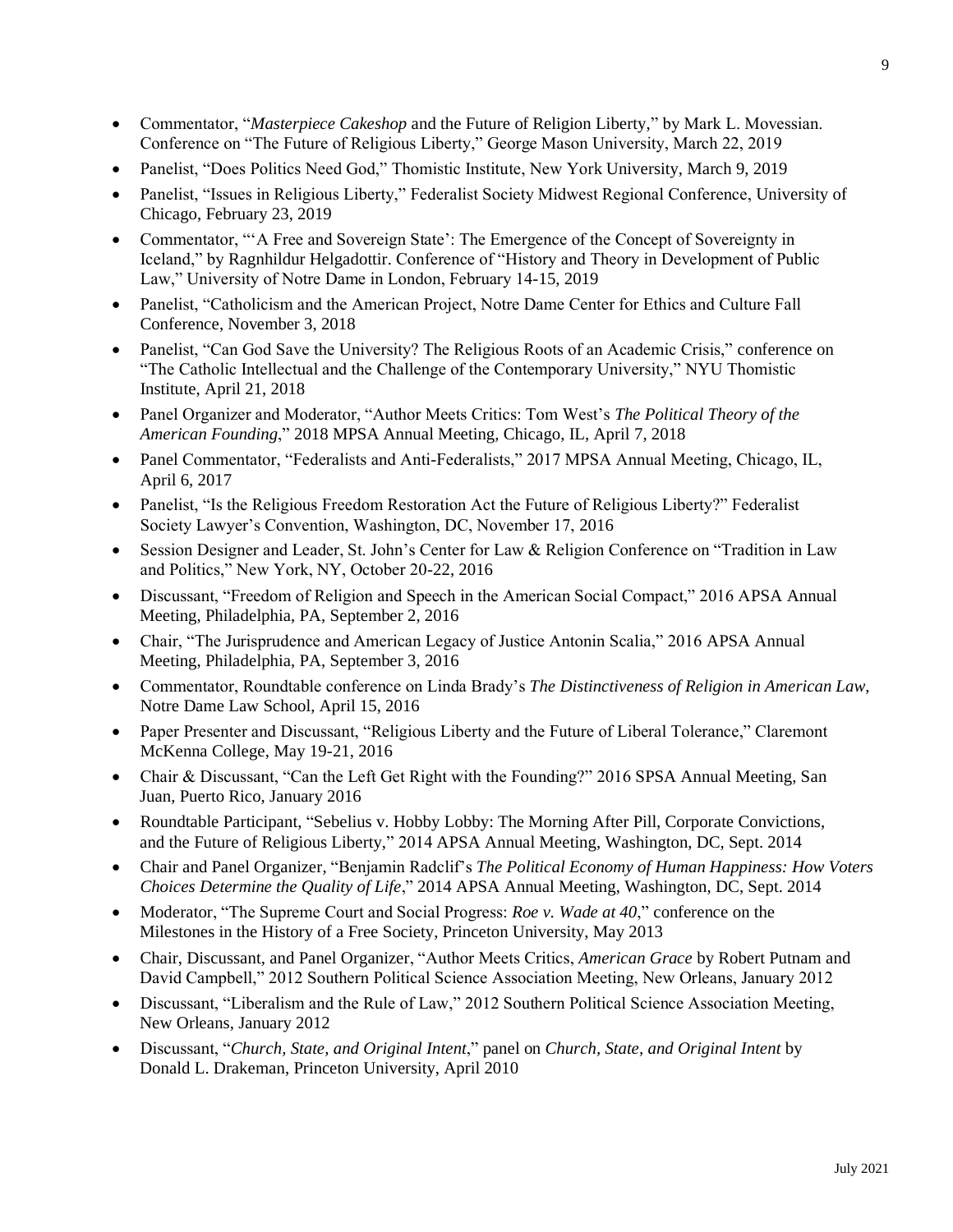- Discussant, "The American Founders and Free Speech," 2009 American Political Science Association Meeting, Toronto, CA
- Participant, "The Constitution & The Bill of Rights," Claremont McKenna College, Claremont, CA, May 2009
- Consultant, "Law and Religion: Historical and Philosophical Perspectives," Princeton University, Princeton, NJ, April 2009
- Discussant, "Natural Rights and the American Constitutional Experiment," Georgetown University, Washington, DC, January 2009

# **LEADERSHIP IN CIVIC EDUCATION**

• Curriculum Designer & Instructor, Seminars for 30+ high school teachers, James Madison's Montpelier:

o "The Evolution of Rights in the American Constitutional Tradition" (Zoom, 3 days, 4.5 lecture hours, 2021) o "The Evolution of Rights in the American Constitutional Tradition" (3 days, 15 lecture hours, 2018) o "Religious Liberty and American Constitutionalism" (3 days, 7.5 lecture hours, 2016)

- Curriculum Designer and Faculty Instructor, "Religion and the Constitution," The Bill of Rights Institute. Designed and delivered three 60-minute lectures to a group of 40 high school teachers, July 25-26, 2016
- Faculty, Claremont Institute Publius Fellowship Program. Delivered two or three days of lectures on the American founding to recent college graduates annually, 2014-2021
- Faculty, Claremont Institute John Marshall Fellowship Program. Deliver one or two days of lectures on the American founding to recent law school graduates annually, 2014-2021
- Faculty, Jack Miller Center Ph.D. Student Summer Institute (2019)
- Faculty, Tikvah Institute
	- Created and taught a five-week zoom class on "Principles of American Constitutionalism" (2021)
	- Taught a five-week zoom class on "Lincoln's God" to middle school pupils (2020)
	- Delivered three 2-hour lectures on the principles of American constitutionalism, 2013, 2014, 2020)
- Course Development & Instructor, National Endowment for the Humanities—We the People Institutes for High School Teachers:
	- o Milwaukee, WI (1 day, 3.5 lecture hours, 2012)
	- o Princeton, New Jersey (3 days, 13.5 lecture hours, 2009)
	- o Anderson, Indiana (2 days, 4.5 lecture hours, 2009)
	- o Boise, Idaho (4 days, 18 lecture hours, 2005)
- Curriculum Development, National Endowment for the Humanities, EDSITEment Project, 2006-08
- Public/Invited Lectures on the Principles of American Constitutionalism and American History o First Liberty Institute (2021)
	- o Civic Spirit Initiative (2021)
	- o Leonine Forum (2020)
	- o Blackstone Fellowship (2017, 2018)
	- o Chesterton Society of Seattle (2014)
	- o Discovery Institute (2013, 2010)
	- o Napa Institute (2014, 2015, 2019, 2020, 2021)
	- o Notre Dame Hesburgh Lecture (Charlottesville, 2014), Cleveland (2015, 2013, 2012), San Diego (2015)
	- o South Bend/Notre Dame Area: Phoenix Institute (2012), DeBartolo Performing Arts Center (2012), St. Joseph Catholic Church (2014), Archdiocese of Ft. Wayne/South Bend (2019)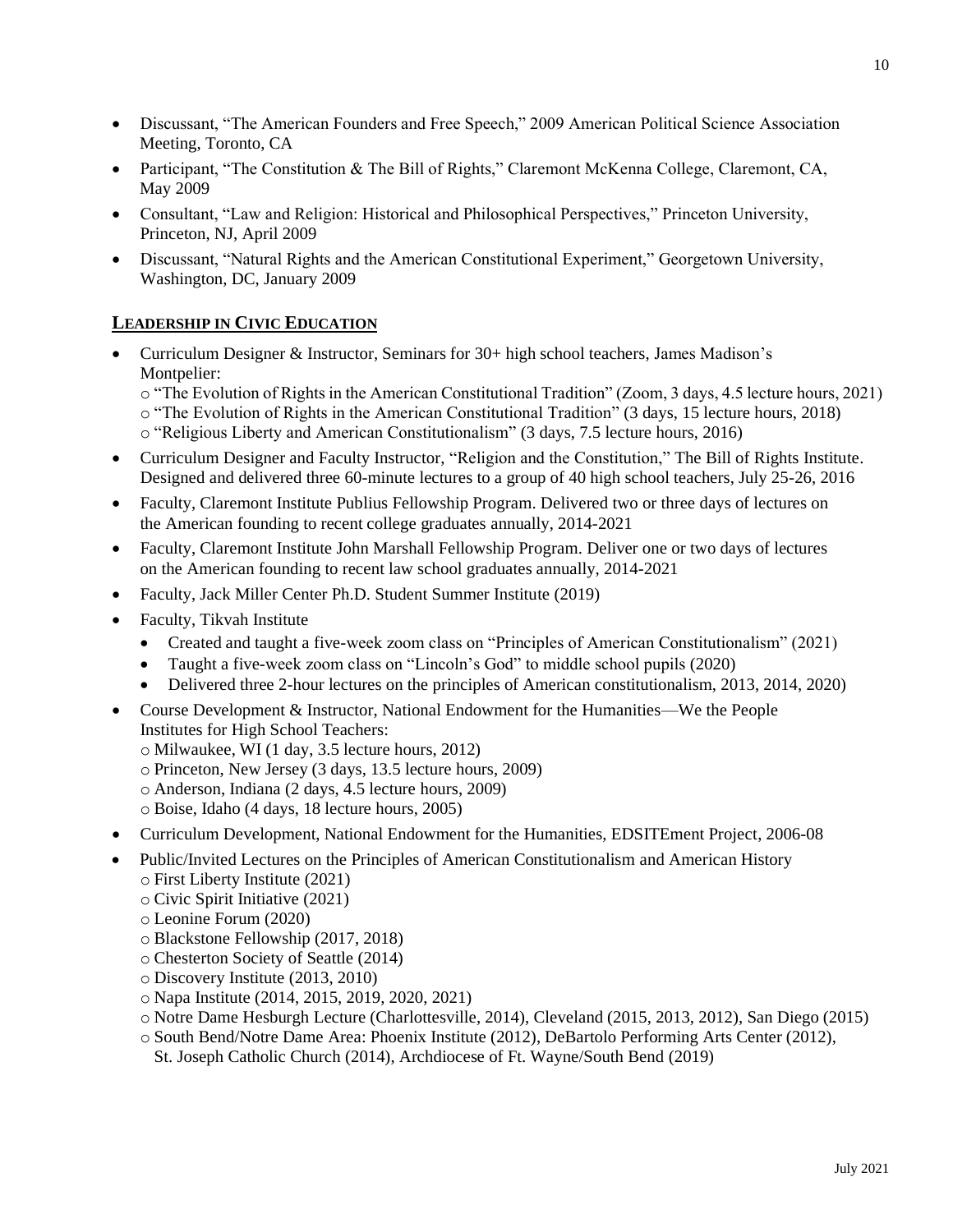### **SELECTIVE MEDIA APPEARANCES**

- Print interview, *Christian Science Monitor*, July 10, 2020
- C-SPAN "Lectures in History" Filmed on September 7, 2017; broadcast multiple times
- Tucker Carlson Tonight, Television Interview, March 28, 2017
- Tucker Carlson Tonight, Television Interview, March 24, 2017
- Print Interview, "Religious Freedom is Fundamental Principle," Krynica.Info, Belarusian Christian News, June 13, 2016
- Radio Interview, "Justice Scalia and the Supreme Court," Ave Maria Radio, Kresta in the Afternoon, Feb. 19, 2016
- Documentary Film Interviewee, *One Generation Away*, Ecolight Studios, 2014
- Radio Interview, "God & The Founders," Ave Maria Radio, Kresta in the Afternoon, Oct. 15, 2014
- Radio Interview, "Religious Liberty & the HHS Mandate," Ave Maria Radio, Kresta in the Afternoon, July 30, 2014
- Podcast Interview, "Catholic Bishops, Religious Liberty, & the HHS Mandate," Research on Religion, May 7, 2012
- Radio Interview, "Bishops Take on Obama," WOWO 1190AM Fort Wayne Morning News, April 26, 2012
- Television Interview, "Secularism and Religion in the US," Turkish Radio and Television (TRT), June 2009

# **COURSES TAUGHT**

- University of Notre Dame
	- o American Constitutional Theory and Development (graduate and law)
	- o Constitutionalism, Law & Politics I: Constitutional Government & Public Policy
	- o Constitutionalism, Law & Politics II: The American Constitutional Tradition
	- o Constitutional Law I National Powers
	- o Constitutional Law II Civil Liberties
	- o Human Excellence and the Political Order
	- o Program of Liberal Studies Political & Constitutional Theory
	- o Law, Morality, and Democracy
	- o Religion, the State, and American Constitutionalism (graduate, law, undergrad seminar and lecture)
	- o Conservatism After Trump
- Tufts University
	- o Civil Liberties
	- o The Meaning of America
	- o Religion, the State, and the Constitution
	- o Democracy, Law, and Moral Politics
- North Carolina State University
	- o Introduction to Political Philosophy
	- o Law and Justice
	- o Religion, the State, and the Constitution
	- o Constitutional Law: Civil Rights
- Claremont McKenna College—DC Program o Law, Morality, and Public Policy
- Pomona College
	- o The Philosophy and Politics of Liberal Arts Education
	- o The American Presidency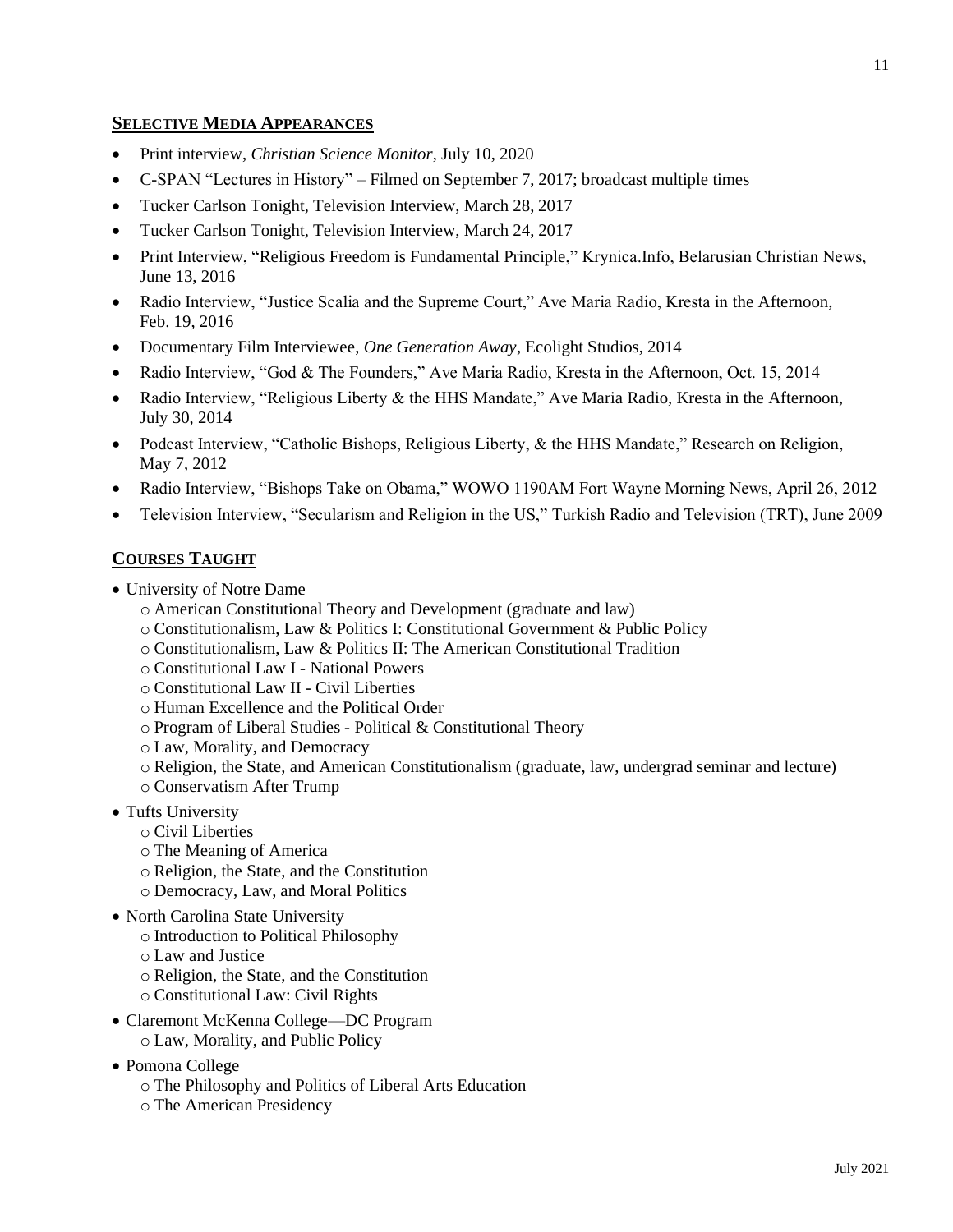o Constitutional Law I: National Powers & Constitutional Law II: The Bill of Rights

- California State University, San Bernardino
	- o American Political Thought
	- o The Judicial Process
	- o Constitutional Law II: The Bill of Rights & Constitutional Law III: Civil Liberties
	- o Formation of Public Policy

# **DOCTORAL DISSERTATION COMMITTEES AT NOTRE DAME**

- Tiernan Kane, ABD, "Reevaluating Legal Liberty of Conscience" (Chair)
- Robert Burton, 2020, "The Early Modern Conscience"
- Raul Rodriguez, 2020, "Tocqueville's New Kind of Liberalism"
- Kevin Vance, 2017, "American Religious Liberty Jurisprudence in Comparative Perspective"
- Christopher McMillian, 2016, "Federalism and Freedom: The Precedential and Normative Roots of the Rehnquist Court's Federalism Revolution"
- Matthew Van Hook, 2015, "Alexander Hamilton: A Theory of Statesmanship"
- Ryan Anderson, 2014, "Neither Liberal Nor Libertarian: A Natural Law Approach to Social Justice and Economic Rights"

# **UNDERGRADUATE THESES DIRECTED AT NOTRE DAME**

- Hannah Lovejoy, 2019-20, "You are What You Eat: Classical Ethics and Education for 21<sup>st</sup> Century American Youth"
- John Paul L. Ferguson, 2019-20, "Republican Statesmen: The Political Philosophy of Cicero and Alexander Hamilton"
- Pedro Dominguez, 2018-19, "An Apple of Gold: On the Statesmanship of Abraham Lincoln"
- Mary Soren Hansen, 2018-19, "Girl Power: A Tocquevillian Analysis of the Crisis of Gender Among Millennials"
- Jack Puetz, 2017-18, "Justice Scalia's Church-State Jurisprudence: An Analysis of Nino's Notions of the Role of the Religion Clauses of the First Amendment"
- Cole Wintheiser, 2016-17, "One Nation Under God: An Examination of Clarence Thomas's Evolving Establishment Clause Jurisprudence"
- Neil Joseph, 2016-17, "To Speak or Not to Speak: Why Universities Promote or Restrict Free Expression on Campus" – Recipient of the Paul Bartholomew Prize for best thesis in political theory – 2016-2017
- Alexandra DeSanctis, 2015, "Free Love: Sexual Autonomy and the American Family"
- Scott Englert, 2012-13, "South Bend and the Establishment Clause"
- Sarah Durzik, 2011-12, "The Development of Criminal Defendants' Rights"

# **SELECTIVE PROFESSIONAL SERVICE IN POLITICAL SCIENCE**

• Manuscript Referee: *American Journal of Legal History*, *American Journal of Political Science*, *American Political Science Review*, *American Political Thought, Journal of Church & State, Journal of Politics, Polity, Religion and Politics, Review of Politics*, AEI Press, Cambridge University Press, Northern Illinois University Press, Oxford University Press, Palgrave, Rowman & Littlefield, University of Chicago Press, University of Kentucky Press, University of Kansas Press, University of Notre Dame Press